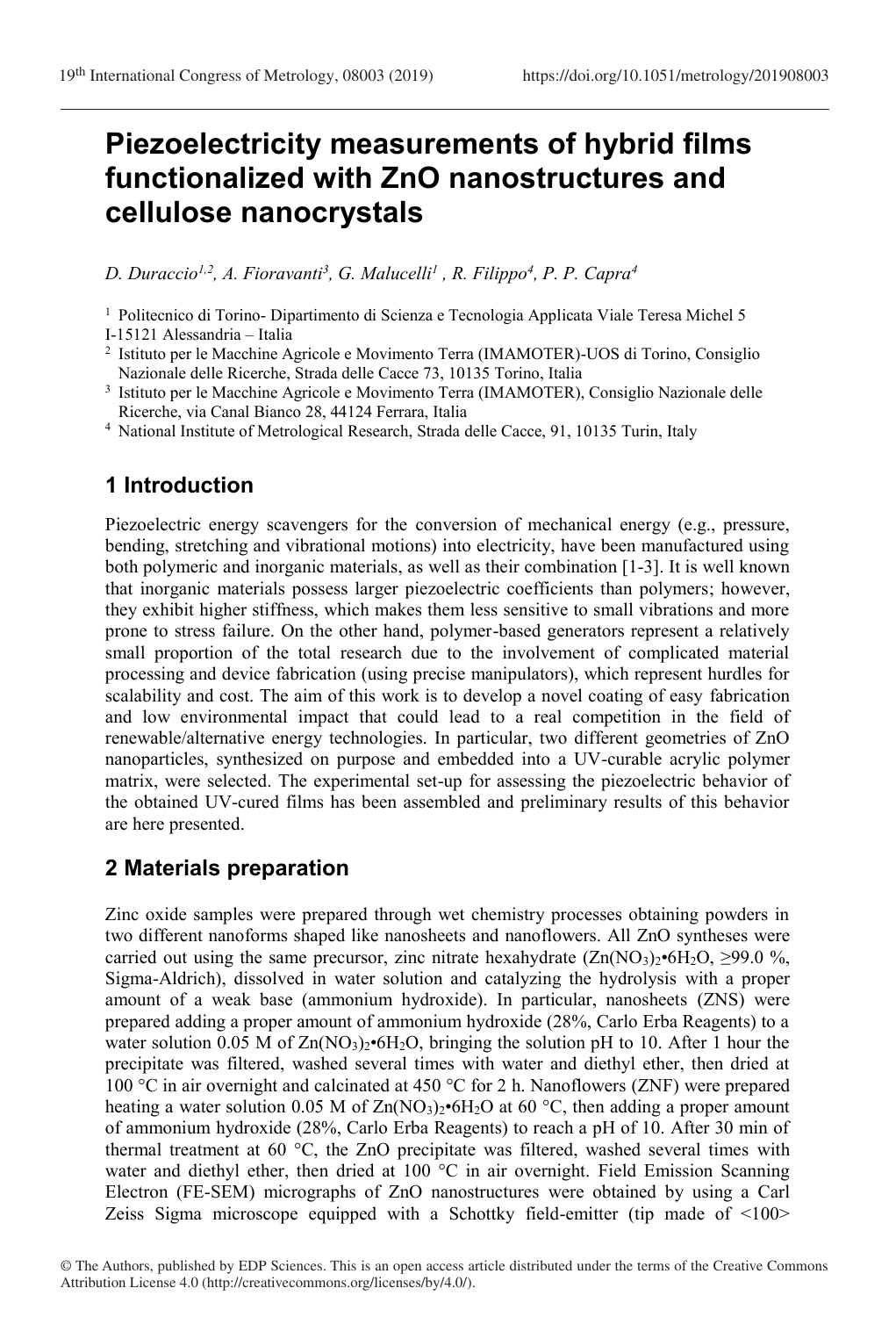tungsten crystal and a  $ZrO<sub>2</sub>$  reservoir) and shown in Fig.1. Cellulose Nanocrystals (CNC) obtained by freeze-dry method were purchased by CelluloseLab.



**Fig 1.** FE-SEM micrographs of ZnO nanostructures: ZNF (left) and ZNS (right)

Nanocomposites were prepared by using a commercial acrylic polymer precursor, namely bis-phenol A ethoxylate diacrylate (Ebecryl 150, hereinafter coded as EB), kindly supplied by Cytec Industries BV (Netherlands). 4% wt. of photoinitiator (Irgacure 1173, 2,2 dimethyl-2-hydroxy acetophenone, from BASF, Italy) was added to the acrylic UV-curable resin; then, the different ZnO nanofillers together with CNC (in equal amount) were dispersed in the obtained UV-curable mixture at 4% wt. and ultrasonicated for 30 min at RT. The obtained dispersions were coated on glass slides, using a wire wound applicator (nominal film thickness: about 200 μm) and then exposed to the UV radiation provided by a F300 S apparatus (Heraeus Noblelight, USA) working in static conditions. The radiation intensity on the sample surface, measured with an UV-meter, was about 800 mW/cm<sup>2</sup>; two not consecutive exposures of 15 s were enough for completing the photopolymerization reaction, also in the presence of the different ZnO nanofillers. The obtained UV-cured films were peeled off from the glass slides and cut so that they had all the same final shape, suitable both for obtaining comparable electrical measurements and for the correct insertion into the sample holder mounted on top of the shaker. Finally, an electrically conductive layer was applied to the sample faces, using two different techniques. The first technique exploited a sputtering process where a gold film having a final thickness of about 80 nm was deposited. Conversely, the second technique was based on the application of a conductive paint at room temperature. In order to simplify the whole preparation process, the sputtering technique, used for the initial samples, was then discarded because, as a matter of fact, the conductive painting is a cheaper and faster process that saves much thermal stress to the polymeric samples. The samples, once positioned in the sample holder, had a free square surface of 1 cm<sup>2</sup> that was mechanically stressed to obtain the piezoelectric current generation (Figs. 2, 3). All the materials were tested at 150 (chosen for typical environmental vibration energy harvesting applications), 1000 Hz and the own resonance frequencies. Both materials showed a high piezoelectric activity at frequencies below 10 Hz.

#### **2 Measurement setup**

The block diagram of the measurement system for the determination of the piezoelectric characteristics is shown in Fig. 4. The sinusoidal excitation signal is generated by a programmable function generator (1) at the chosen frequencies between 0.1 Hz and 4500 Hz.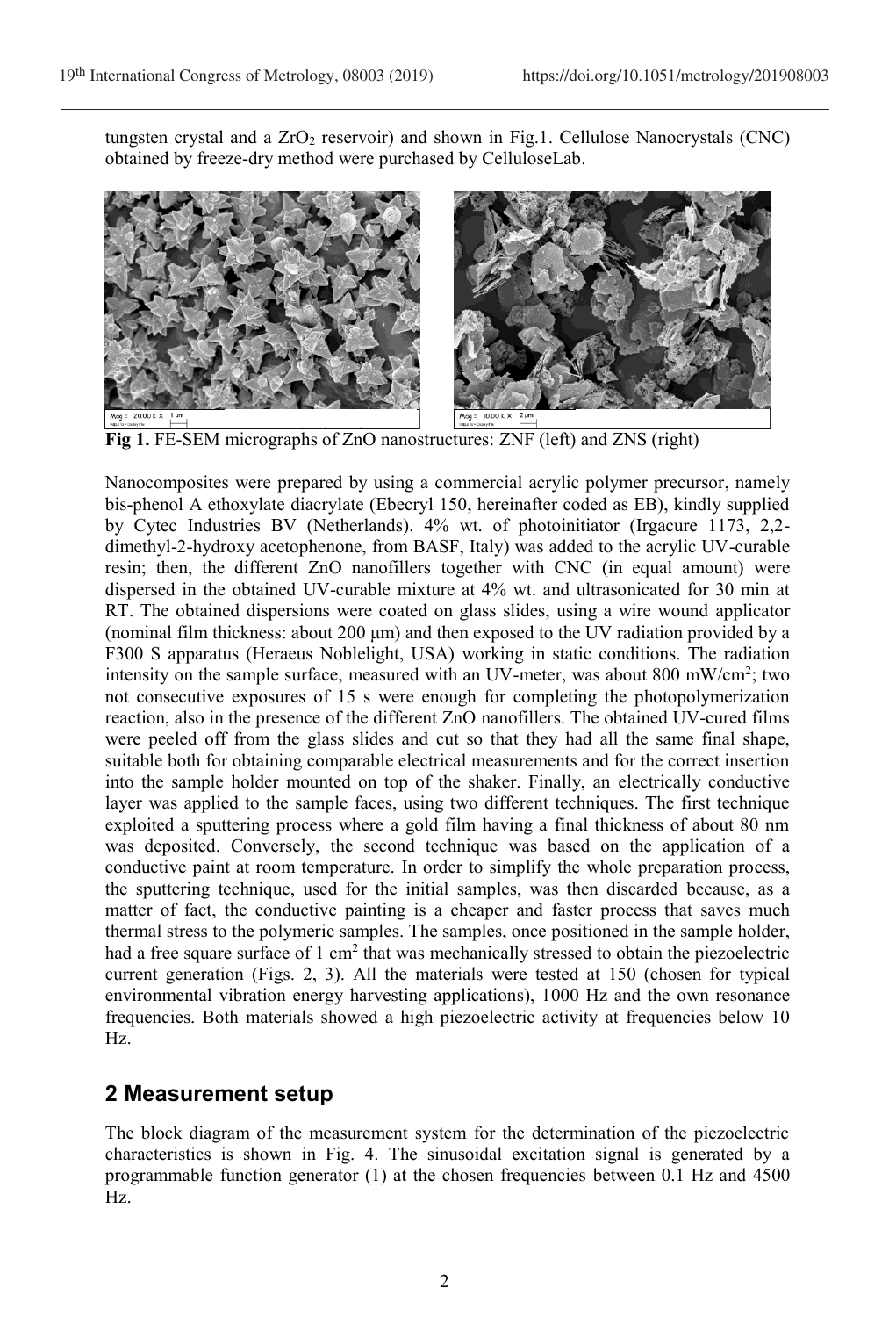

**Fig. 2.** Sample of bare acrylic polymer (EB) after the gold metallisation process. The rectangular part on the left is clamped into the sample holder.



**Fig. 3.** View of the system used to clamp the sample under test (1, 2) and the two sensors  $(3, 4)$ 

The generator is connected to an audio frequency amplifier (2), which drives the shaker actuator (3) with a power of about 15 W, enough to move the whole test group (4) consisting of the sample itself, the sample holder and the sensors, in the full frequency range needed. The original excitation signal is also fed both to CH 3 input of the oscilloscope (8) for monitoring and synchronization purpose and to the lock-in amplifier (7) as a reference signal for demodulation. CH 1 input of the oscilloscope is connected to the accelerometer amplifier and conditions the signals from both the accelerometer and the force sensor for the correct measurement.



**Fig. 4**. 1) Function generator; 2) Audio-frequency amplifier; 3) Shaker; 4) Detectors Head and sample holder; 5) Accelerometer amplifier; 6) Low noise amplifier; 7) Lock-in amplifier; 8) oscilloscope.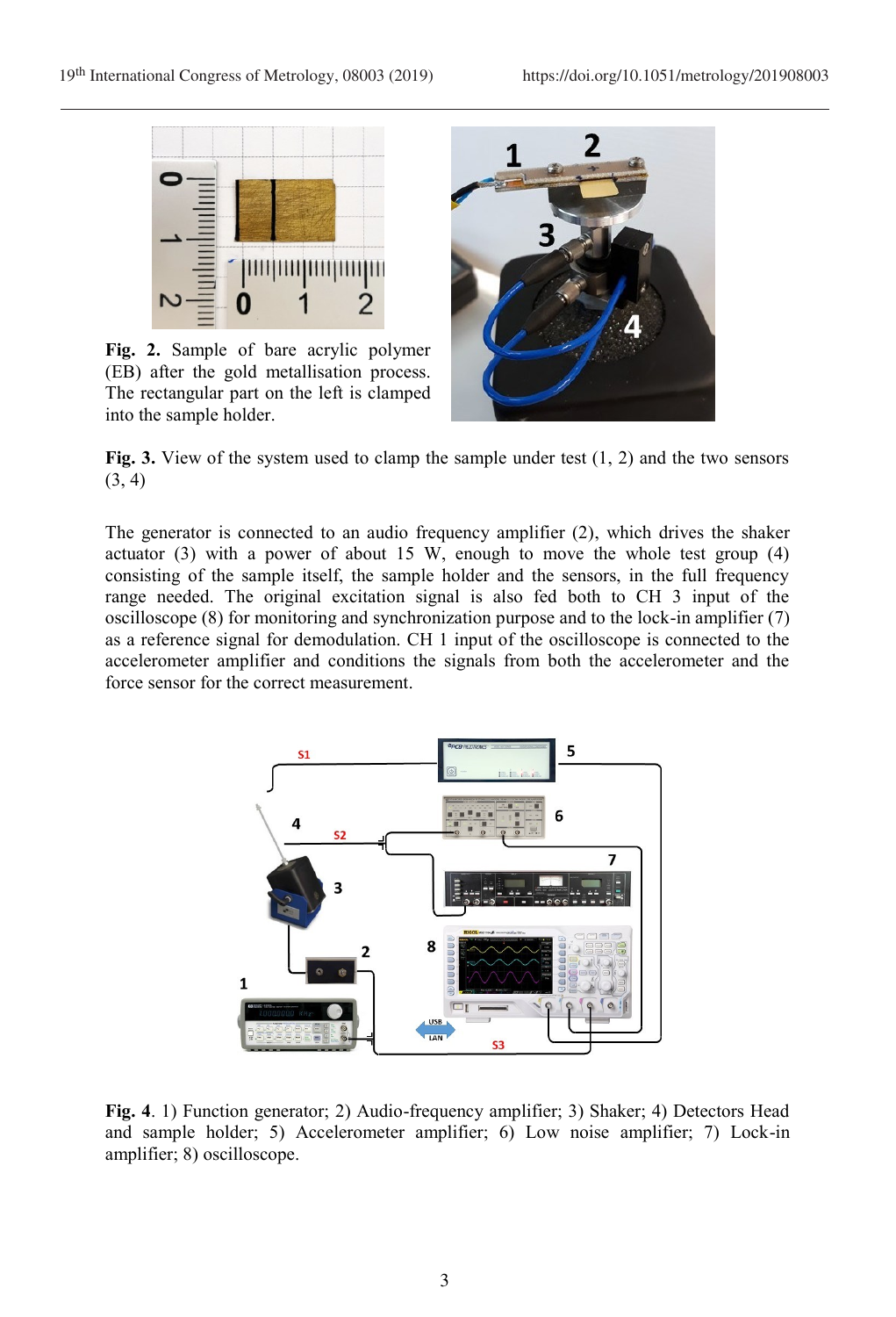The piezoelectric signal generated by the polymeric sample is then collected by the conductive paint and connected, through a coaxial cable, to a low noise amplifier (6) equipped with a series of selectable input filters. The output of that amplifier is connected to CH 2 input of the oscilloscope. The characterization with respect to humidity and pressure is carried out at a constant temperature using a commercial air-bath. The thermal characterization can be carried out between 15 and 30 ° C.

#### **3 Measurement results**

The piezoelectric response of bare resin, as expected, generates normalized voltages from 150 to 4500 Hz, which is inside to noise limit, without any correlation with the excitation frequency. Conversely, the nanocomposites display enhanced generation properties. More in detail, as shown in Fig.5, the normalized voltage RMS values (for the two samples) at 150, 1000 Hz and resonance frequency are reported. The highest RMS voltage was registered for EB-ZNS in all the range of analyzed frequencies. It is noteworthy that there is no linear increase of the signal produced when acceleration is changed (Fig. 6).



**Fig. 5**. Normalized voltage RMS values (for the two nanocomposites) at different frequencies.

### **4 Remarks**

The two analyzed systems showed a response in terms of RMS voltage measured as a function of the applied waveform at the frequency used in this work. In particular, the flower-like nanocomposite exhibits the best piezoelectric performance at all the investigated frequencies. The piezoelectric effect of the different ZnO nanostructures (ZNF and ZNS) has to be interpreted on the basis of the possible structure and morphology of the samples and further study are required.